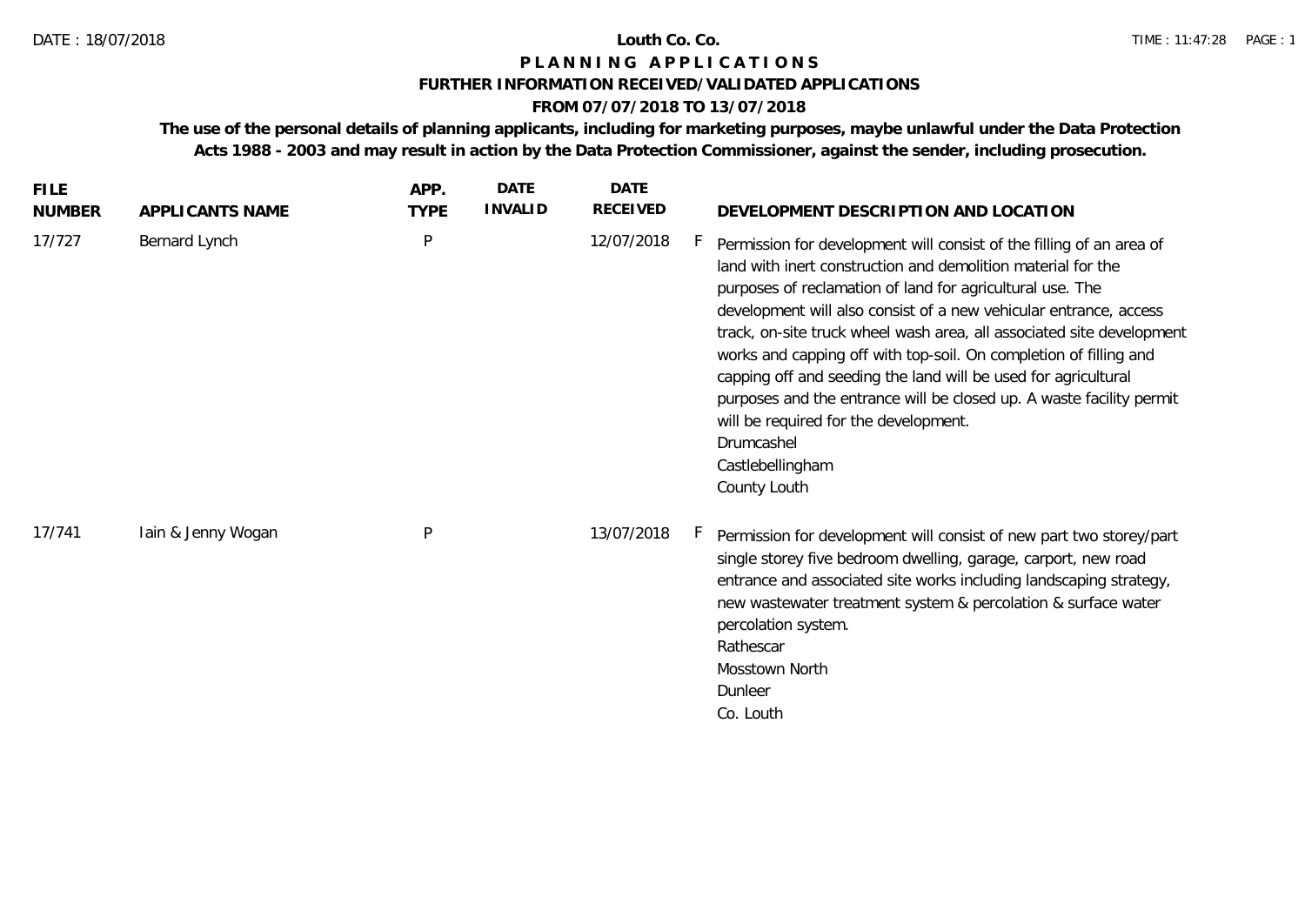### **FURTHER INFORMATION RECEIVED/VALIDATED APPLICATIONS**

## **FROM 07/07/2018 TO 13/07/2018**

**The use of the personal details of planning applicants, including for marketing purposes, maybe unlawful under the Data Protection Acts 1988 - 2003 and may result in action by the Data Protection Commissioner, against the sender, including prosecution.**

| <b>FILE</b><br><b>NUMBER</b> | APPLICANTS NAME | APP.<br><b>TYPE</b> | <b>DATE</b><br><b>INVALID</b> | <b>DATE</b><br><b>RECEIVED</b> | DEVELOPMENT DESCRIPTION AND LOCATION                                                                                                                                                                                                                                                                                                                                                                                                                                                                                             |
|------------------------------|-----------------|---------------------|-------------------------------|--------------------------------|----------------------------------------------------------------------------------------------------------------------------------------------------------------------------------------------------------------------------------------------------------------------------------------------------------------------------------------------------------------------------------------------------------------------------------------------------------------------------------------------------------------------------------|
| 17/771                       | Kieran Johnson  | $\bigcirc$          |                               | 12/07/2018                     | F.<br>Outline permission for development will consist of construction of a<br>new dwelling house, proprietary waste water treatment system and<br>tertiary sand filter as per EPA 2009 Code of Practice, along with all<br>associated site works. ** SIGNIFICANT FURTHER INFORMATION<br>RECEIVED 12/07/2018**<br>Drumgooles Cross<br>Drogheda Road<br>Collon<br>Co. Louth                                                                                                                                                        |
| 17/886                       | Nicola Brown    | $\overline{O}$      |                               | 12/07/2018                     | F.<br>OUTLINE PERMISSION for development consisting of 2no.<br>two-storey semi-detached dwelling houses and all associated site<br>development works.<br>'Glenaulin'<br><b>Philip Street</b><br>Dundalk<br>Co. Louth                                                                                                                                                                                                                                                                                                             |
| 18/29                        | Leanora Myers   | ${\sf P}$           |                               | 09/07/2018                     | F.<br>Permission for development will consist of the completion of a<br>dwelling house previously granted permission under planning<br>reference numbers 03/401 and 08/994, for one and a half storey<br>and single storey extensions to same, for a raised floor level to the<br>dwelling house, for a new secondary waste water treatment system<br>and sand polishing filter and all associated site development works.<br>** SIGNIFICANT FURTHER INFORMATION RECEIVED<br>09/07/2018**<br>Salterstown<br>Dunleer<br>Co. Louth |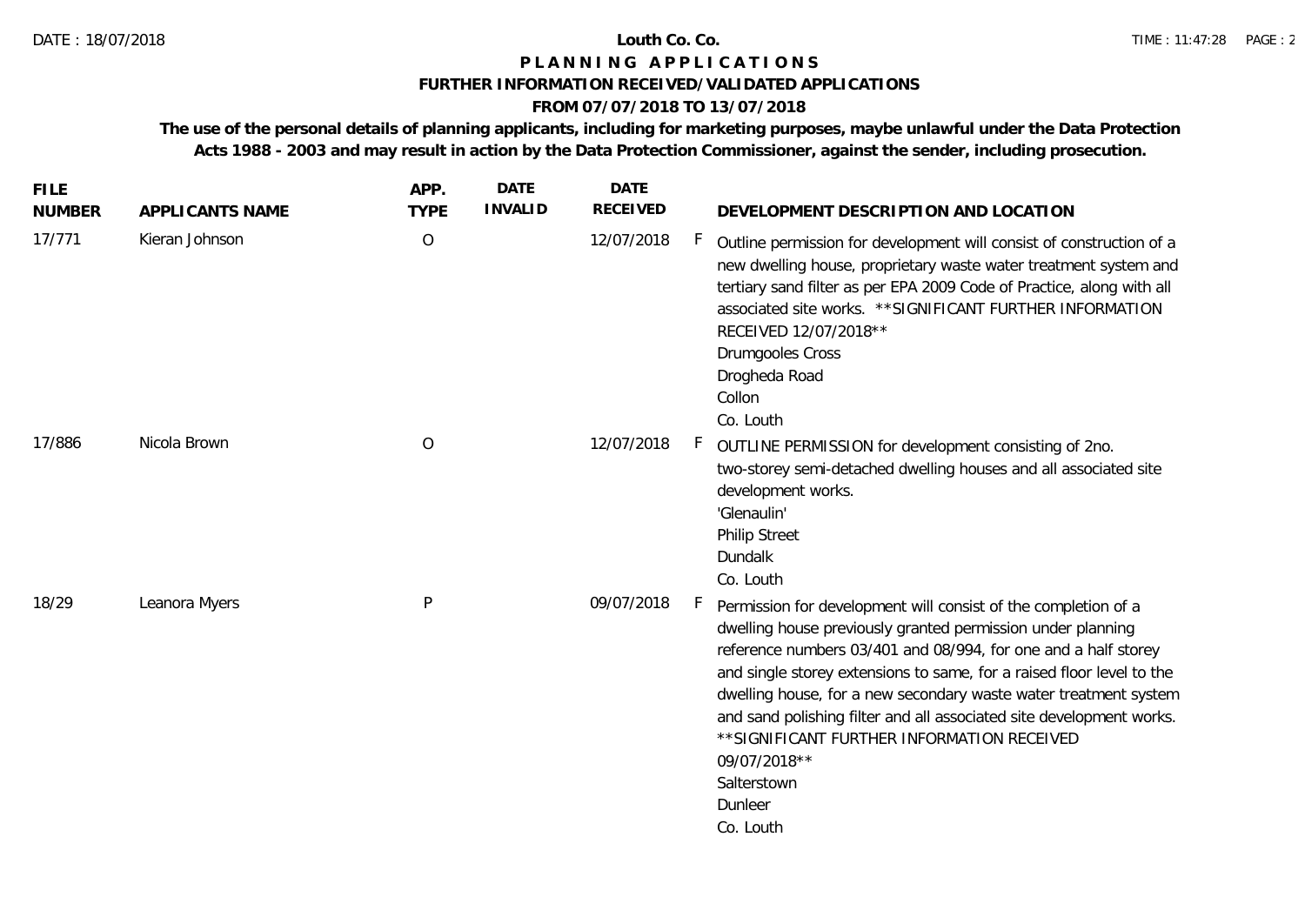# **FURTHER INFORMATION RECEIVED/VALIDATED APPLICATIONS**

# **FROM 07/07/2018 TO 13/07/2018**

**The use of the personal details of planning applicants, including for marketing purposes, maybe unlawful under the Data Protection Acts 1988 - 2003 and may result in action by the Data Protection Commissioner, against the sender, including prosecution.**

| <b>FILE</b><br><b>NUMBER</b> | APPLICANTS NAME                          | APP.<br><b>TYPE</b> | <b>DATE</b><br><b>INVALID</b> | <b>DATE</b><br>RECEIVED | DEVELOPMENT DESCRIPTION AND LOCATION                                                                                                                                                                                                                                                                                                                                                                                                                                                                                                                                                                                                                                                                                                       |
|------------------------------|------------------------------------------|---------------------|-------------------------------|-------------------------|--------------------------------------------------------------------------------------------------------------------------------------------------------------------------------------------------------------------------------------------------------------------------------------------------------------------------------------------------------------------------------------------------------------------------------------------------------------------------------------------------------------------------------------------------------------------------------------------------------------------------------------------------------------------------------------------------------------------------------------------|
| 18/56                        | <b>Flood Francis</b><br>Developments Ltd | P                   |                               | 10/07/2018              | h.,<br>PERMISSION for demolition of existing retail / commercial unit,<br>boundary walls and rear storage yard & parking area. Construction<br>of new mixed use development consisting of no.2 retail units<br>(142msq & 386msq), parking area, refuse storage, cycle parking,<br>communal storage space and ancillary residential services and 2m<br>wide footpath at ground floor. 2no. residential units at ground floor<br>(1 one bed unit & 1 two bed unit) and 30no. residential units<br>arranged around a podium level courtyard providing 5no. one bed,<br>21no. two bed and 4no. three bed units, courtyard open space&<br>playground, and all associated site development works.<br>84-88 Dublin Street<br>Dundalk<br>Co. Louth |
| 18/155                       | Colm Clarke                              | ${\sf P}$           |                               | 11/07/2018              | Development will consist of PERMISSION for a Double domestic<br>h.,<br>garage with adjoining DIY/Gardening equipment storage area and<br>all associated site development works.<br>Thomastown<br>Dundalk<br>Co. Louth                                                                                                                                                                                                                                                                                                                                                                                                                                                                                                                      |
| 18/277                       | Zilvinas Zelnys                          | P                   |                               | 10/07/2018              | Permission for the construction of a storey and a half type residence<br>and associated site works.<br>Point Road<br>Dundalk<br>Co. Louth                                                                                                                                                                                                                                                                                                                                                                                                                                                                                                                                                                                                  |